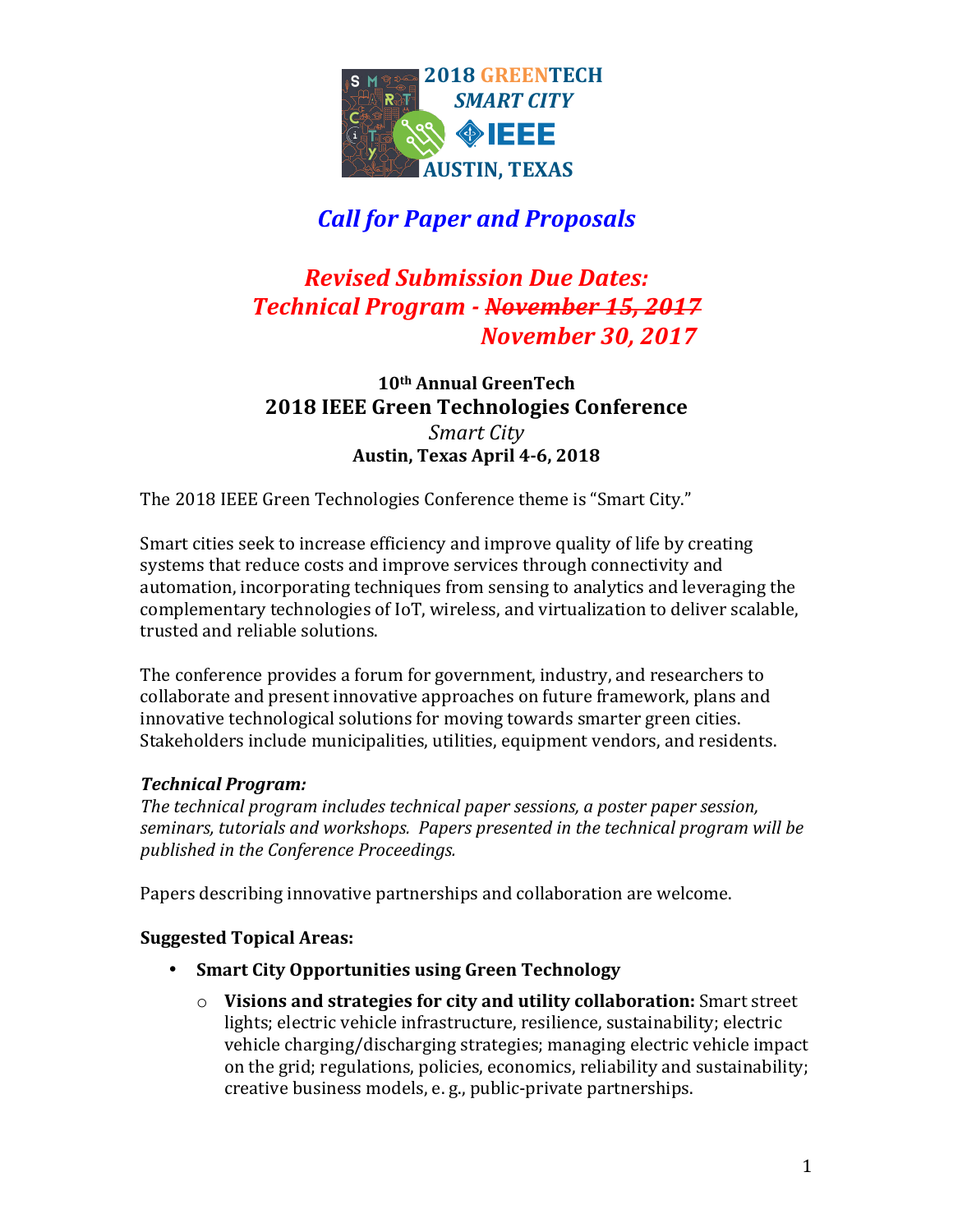

- o **Transportation:** Traffic congestion management; IoT enabled ondemand transportation systems; autonomous vehicle support systems; IoT enabled transportation pricing; cybersecurity.
- o **Consumer oriented innovation:** smart, grid aware, appliances; smart, grid aware, homes; variable rates and creative billing; cybersecurity.
- o **Demand control:** IoT empowerment; smart appliances; application of analytics/AI technologies; security; creative billing; case studies, such as, Pecan Street Project: cybersecurity.
- o **Buildings:** Zero Net Energy (ZNE) buildings; Energy efficient designs and standards; district heating and cooling; energy management systems; energy demand control systems; advanced HVAC; smart equipment and appliances.
- $\circ$  **Case studies:** Smart street lights; autonomous Vehicles; smart building/energy demand; energy supply/demand management, communications; smart transportation systems; solar-plus-storage benefiting city and grid.
- **Renewable Energy Supply:** Advances in solar panel systems, deployment strategies; advances in solar panel efficiency and cost improvements; advances in wind power systems, deployment strategies; advances in wind power, efficiency and cost improvements.
- **Smart Grid:** Distributed generation developments and strategies; demand response techniques and strategies; managing impact of renewable energy on existing grid (utilities)  $\rightarrow$  energy storage developments  $\rightarrow$  regulations, policies, economics, reliability and sustainability; next Generation Control Centers: generation, T&D control centers and: system operators and applications (big data analytics, visualizations, situational awareness).
- Smart Rural: Micro grids ->Implementation -> ac/dc systems, control and optimization, energy management  $\rightarrow$  storage  $\rightarrow$  cybersecurity; power Transmission & Distribution (e.g. Remote communication and control of T&D assets, Distribution System Reliability); smart buoys, reducing environmental impact on the seas.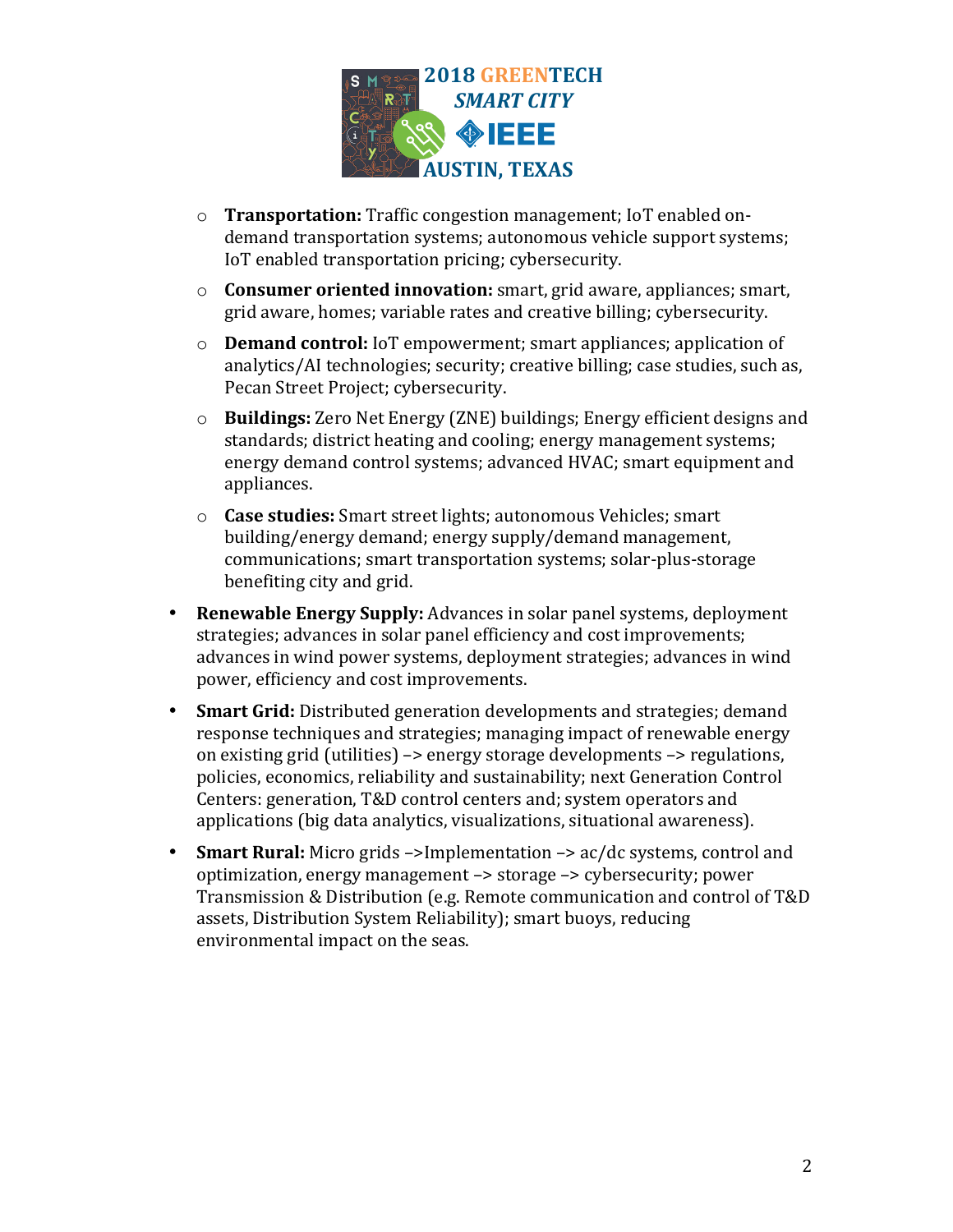

# **Submission Process and Guidelines For The Technical Program**

## **Several categories:**

#### **1. Technical Paper (TSxx)**

The 2018 GreenTechnologies Conference solicits **papers** for the Technical Program focused on one of the conference topic areas.

**Accepted** papers will be designated **Full** or **Short.** Full papers will be awarded a 30 minute slot for oral presentation and receive a 8 page limit in the Conference Proceedings. Short papers are awarded a 20 minute slot. Short papers receive 4 page limit in the Conference Proceedings. Short papers could be presented as posters.

All regular paper submissions will be reviewed by at least two reviewers, and rated considering relevance, originality, technical quality, significance, and quality of presentation. 

Papers must be original and not previously published or submitted elsewhere.

#### **Important dates:**

Conference Dates: **4 – 6 April, 2018** Paper Submission: November 15, 2017 November 30, 2017 Author Notification: December 25, 2017 **January 15, 2018** Camera Ready and Registration: **January 14, 2018 February 10, 2018** 

#### **Submission**

- All papers must conform, at time of submission, to the IEEE Formatting Guidelines.
- $\triangleq$  Must comply fully with the template provided: https://www.ieee.org/conferences\_events/conferences/publishing/template s.html
- Please select the Topical Area/sub-area
- Please identify the code associated with this submission (e.g. TSxx)
- Submit the paper by November 30, 2017 at online EASYCHAIR
- **< https://easychair.org/conferences/?conf=greentech18>**